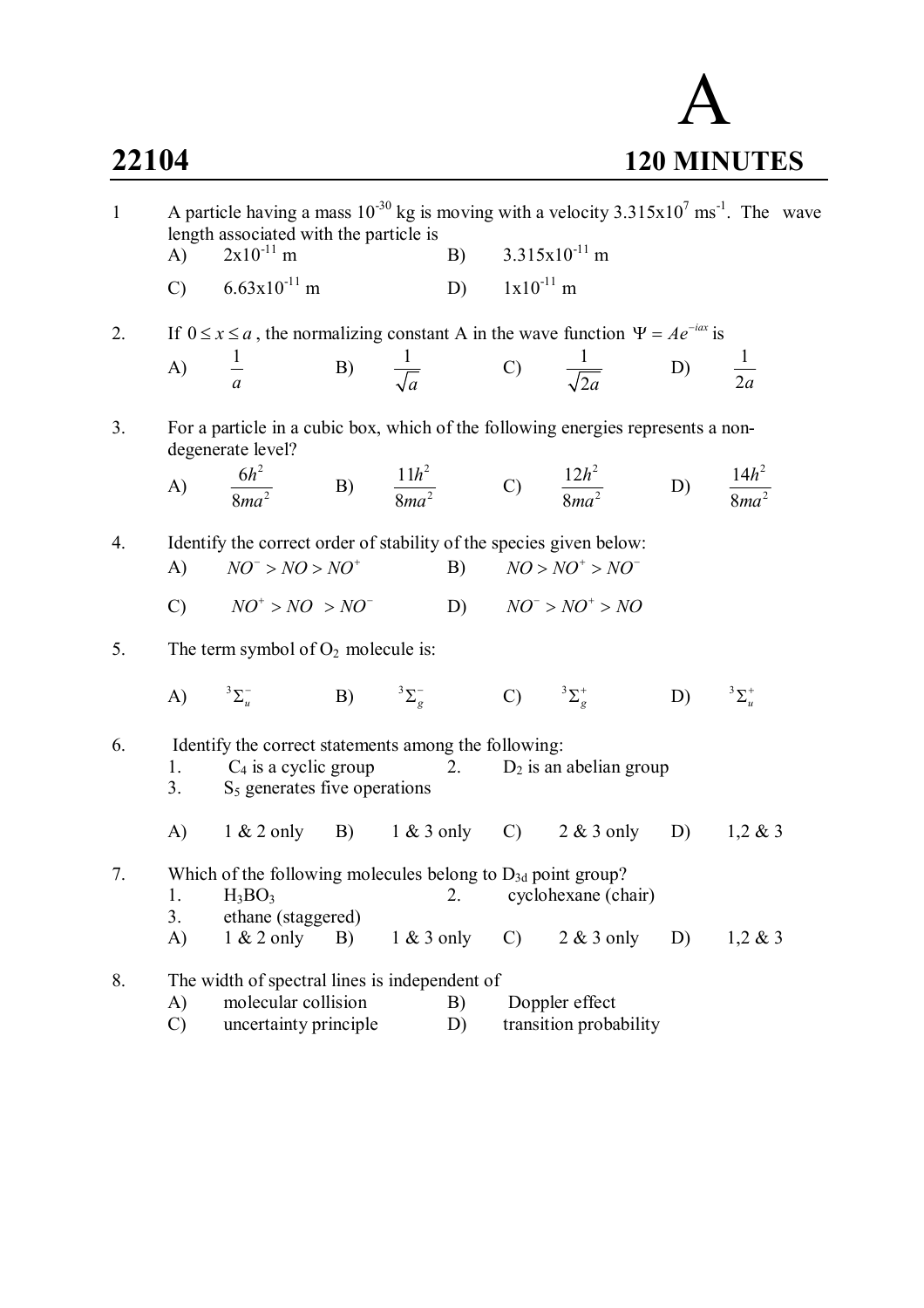| $C_{3V}$       | E | $2C_3$ | $3\sigma_v$ |
|----------------|---|--------|-------------|
| A <sub>1</sub> | 1 | 1      | 1           |
| A <sub>2</sub> | 1 | 1      | $-1$        |
| E              | 2 | $-1$   | 0           |
|                | 9 | 3      | -1          |

9. A part of the character table of the  $C_{3V}$  point group and a total representation are given below.

The total representation is reduced as:

- A)  $\Gamma = 3A_1 + 2A_2 + 2E$  B)  $\Gamma = 2A_1 + 3A_2 + 2E$ C)  $\Gamma = A_1 + 2A_2 + 3E$  D)  $\Gamma = 2A_1 + A_2 + 3E$
- 10. For a particular diatomic molecule,  $\frac{kT}{10} = 40$ *hB*  $=$  40, the value of the rotational quantum number with maximum population,  $J_{max}$  is: A) 2 B) 3 C) 4 D) 5
- 11. Carbon dioxide molecule has four normal modes of vibration namely symmetric stretching  $(v_1)$ , antisymmetric stretching  $(v_2)$  and a doubly degenerate bending  $(v_3)$ . Identify the correct statement among the following.
	- $\bf{A}$ is Raman active and  $v_2$  and  $v_3$  are infrared active.
	- $B)$ is infrared active and  $v_2$  and  $v_3$  are Raman active
	- C) All the three are Raman active and none is infrared active
	- $D$ ) and  $v_2$  are Raman active and  $v_2$  and  $v_3$  are infrared active.
- 12. The fundamental band of a diatomic molecule is centred at  $\overline{v}_0 = 2.880 \times 10^5 m^{-1}$ . If the rotational constant  $\overline{B} = 1000 \, \text{m}^{-1}$ , the frequencies of the first lines of the P and R branches respectively are
	- A)  $V_R = 2.87 \times 10^5 m^{-1}; V_P = 2.89 \times 10^5 m^{-1}$
	- B)  $V_R = 2.90 \times 10^5 m^{-1}; V_P = 2.86 \times 10^5 m^{-1}$
	- C)  $v_R = 2.89 \times 10^5 m^{-1}; v_P = 2.87 \times 10^5 m^{-1}$
	- D)  $V_R = 2.86 \times 10^5 m^{-1}; V_P = 2.90 \times 10^5 m^{-1}$
- 13. A Mossbauer nucleus in a coordination compound has spins of 3/2 and 5/2 in its ground state and excited state respectively. If the nucleus is in the influence of an electric field gradient, the number of fine structure lines in its  $\gamma$ -ray spectrum will be A) 3 B) 4 C) 5 D) 6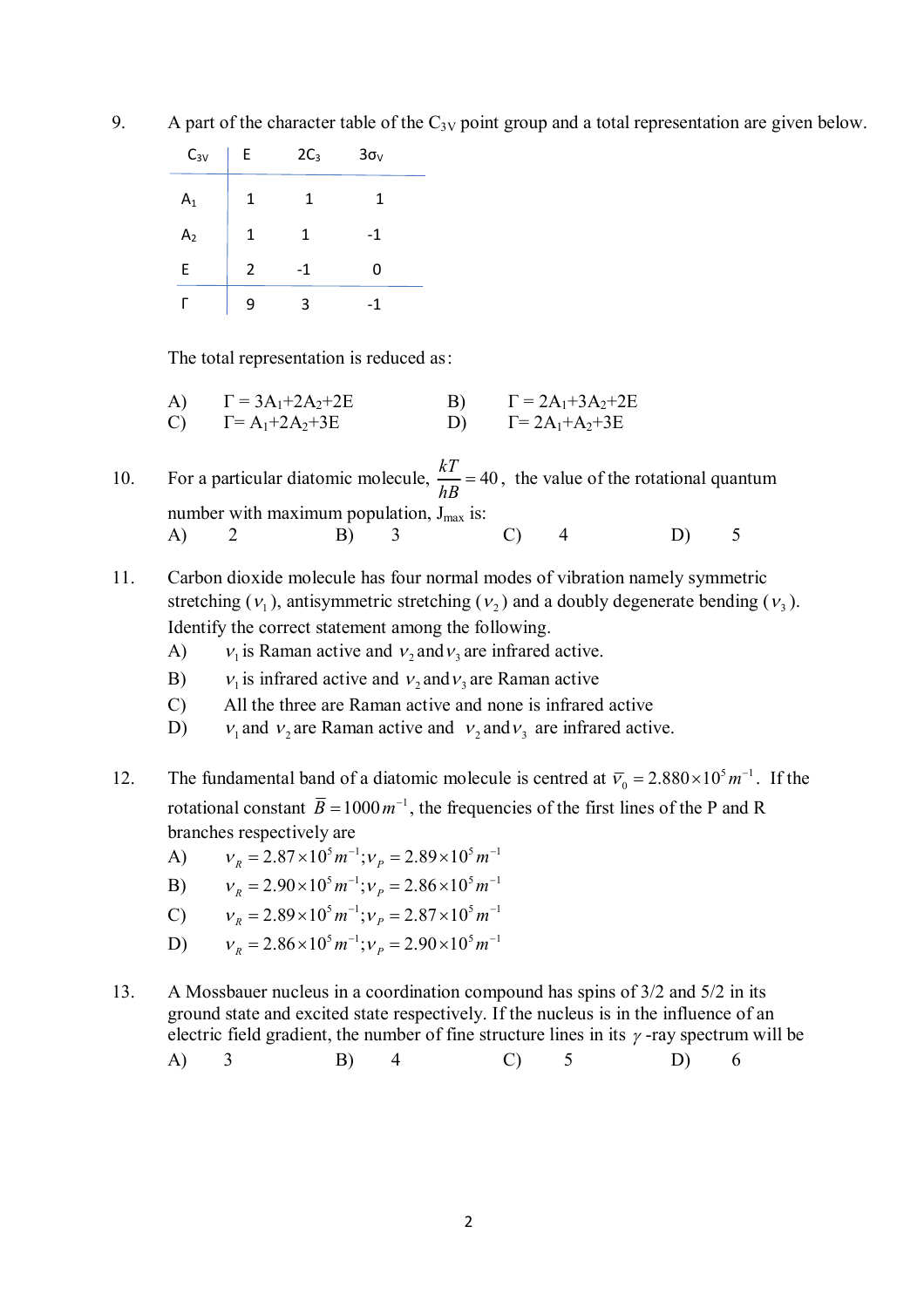14. Which of the following equations is correct?

A) 
$$
\left(\frac{\partial T}{\partial P}\right)_V = \left(\frac{\partial V}{\partial S}\right)_T
$$
 B)  $\left(\frac{\partial^2 G}{\partial P \partial T}\right) = -\left(\frac{\partial H}{\partial P}\right)_T$   
\nC)  $\left(\frac{\partial V}{\partial T}\right)_P = -\left(\frac{\partial S}{\partial P}\right)T$  D)  $\left(\frac{\partial^2 A}{\partial V \partial T}\right) = -\left(\frac{\partial V}{\partial S}\right)_T$ 

- 15. In a three-component system, maximum number of phases that can coexist at equilibrium is :
	- A) 6 B) 5 C) 4 D) 3

16. Match **List I** containing crystal types with **List II** their properties.

A) a-2, b-4, c-1, d-3 B) a-4, b-3, c-2, d-1 C)  $a-3, b-4, c-2, d-1$  D)  $a-3, b-2, c-4, d-1$ 

| List I                | List II                                                |
|-----------------------|--------------------------------------------------------|
| a. Molecular crystals | 1. Good electrical conductors only in the molten state |
| b. Covalent crystals  | 2. Good electrical conductors in the solid state       |
| c. Metallic crystals  | 3. Very low melting and boiling points                 |
| d. Ionic crystals     | 4. Very high melting points                            |
|                       |                                                        |

- 17. Helium gas effuses five times as fast as another gas A at the same temperature and pressure. The molecular mass of A is
	- A) 25 B) 50 C) 75 D) 100
- 18. The half-life of a reaction increases to four-fold when the concentration is reduced to one half. The reaction is of A) zero order B) first order C) second order D) third order
- 19. The EMF of the cell,  $Zn/ZnSO_4(aq)$  || Hg<sub>2</sub>SO<sub>4</sub>(s)/Hg,Pt is E=1.50 V and its  $1.0\times 10^{-3}$   $VK^{-1}$ *P*  $\left( \frac{E}{E} \right) = -1.0 \times 10^{-3}$  VK  $\left(\frac{\partial E}{\partial T}\right)_P = -1.0 \times 10^{-3} V K^{-1}$ . The values of  $\Delta G$  and  $\Delta S$  for the cell reaction respectively are (Faraday Constant =96500 C)
	- A) 290 kJ; -193 J B) -145 kJ; 193 J B) 145 kJ; -193 J D) -290 kJ; 193 J
- 20. List I contains certain electrodes and List II contains their names. Match **List I** with **List II**

|    | List I                          |    | List II                       |
|----|---------------------------------|----|-------------------------------|
|    | a. $CuSO4(aq)/Cu$               |    | 1. Calomel electrode          |
|    | b. $KCl(aq)AgCl(s)/Ag$          |    | 2. Metal ion electrode        |
|    | c. $KCl(aq)Hg_2Cl_2(s)$ , Hg/Pt |    | 3. Redox electrode            |
|    | d. $Fe^{2+}$ , $Fe^{3+}/Pt$     |    | 4. Anion reversible electrode |
|    |                                 |    |                               |
| A) | $a-2$ , $b-1$ , $c-4$ , $d-3$   | B) | $a-2$ , $b-4$ , $c-1$ , $d-3$ |
| C) | $a-3$ , $b-1$ , $c-4$ , $d-2$   | D) | $a-2, b-3, c-4, d-1$          |
|    |                                 |    |                               |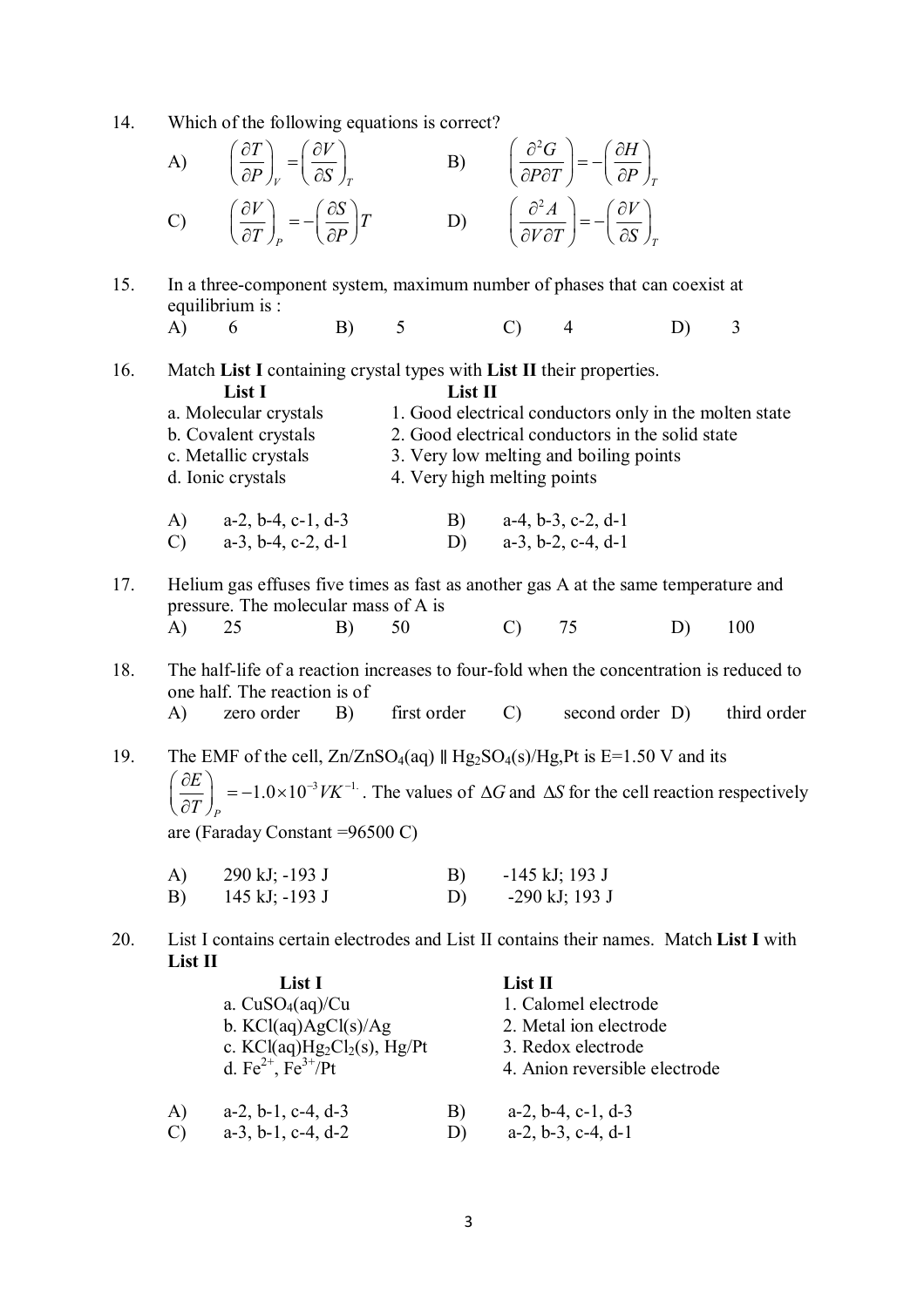| 21. |                                 | Decomposition of $H_2SO_4(aq)$ occurs at a potential of 1.67 V. The reversible cell EMF<br>of $H_2-O_2$ cell is 1.24 V. The polarization voltage of $H_2SO_4$ is                                                                                                                                            |    |                  |    |                                                                              |                                                 |    |                |
|-----|---------------------------------|-------------------------------------------------------------------------------------------------------------------------------------------------------------------------------------------------------------------------------------------------------------------------------------------------------------|----|------------------|----|------------------------------------------------------------------------------|-------------------------------------------------|----|----------------|
|     | $\bf{A}$                        | 2.9V                                                                                                                                                                                                                                                                                                        | B) | $-0.43$ V        |    | $\mathcal{C}$                                                                | $0.43$ V                                        | D) | 1.36V          |
| 22. |                                 | A compact monolayer film of area 450 m <sup>2</sup> is produced by $7.20 \times 10^{-4}$ kg of an alcohol,<br>$C_{16}H_{31}OH$ . The cross section of the alcohol molecule is (Avogadro number is 6.0x10 <sup>23</sup> )                                                                                    |    |                  |    |                                                                              |                                                 |    |                |
|     | A)<br>$\mathcal{C}$             | $2.5x10^{-19}$ m <sup>2</sup><br>$1.25x10^{-19}$ m <sup>2</sup>                                                                                                                                                                                                                                             |    |                  |    | B) $2.5x10^{-10}$ m <sup>2</sup><br>D) $1.25 \times 10^{-10}$ m <sup>2</sup> |                                                 |    |                |
| 23. | A)                              | Identify the correct statements:<br>1. Miscelles are associated colloids<br>2. Freundlich adsorption isotherm is an empirical one<br>3. BET isotherm is applicable only to chemisorption<br>4. Langmuir isotherm is also applicable to solute adsorption.                                                   |    |                  |    |                                                                              | 1,2 & 3 only B) 1,2 & 4 only C) 2,3 & 4 only D) |    | 1,3 $&$ 4 only |
| 24. | $\bf{A}$                        | The ion which will not disproportionate is<br>$NO_2^-$ B) $SO_3^{2-}$ C) $Hg_2^{2+}$                                                                                                                                                                                                                        |    |                  |    |                                                                              |                                                 | D) | $IO_{4}^{-}$   |
| 25. | A)<br>B)<br>$\mathcal{C}$<br>D) | The geometry and the hybridization of central atom in $XeF_4$ and $SF_4$ are<br>square planar, $\sin^3 d^2$ ; tetrahedral, $\text{sp}^3$<br>tetrahedral, sp <sup>3</sup> ; square planar, dsp <sup>2</sup><br>square planar, $sp^3d^2$ ; see-saw, $sp^3d$<br>tetrahedral, $sp^3$ ; square planar, $sp^3d^2$ |    |                  |    |                                                                              |                                                 |    |                |
| 26. | A)                              | The number of S-S bonds in Sulphur trioxide trimer, $S_3O_9$ is<br>two                                                                                                                                                                                                                                      | B) | one              |    | $\mathcal{C}$                                                                | zero                                            | D) | three          |
| 27. | A)                              | The interhalogen that will <b>not</b> be formed is:<br>ClBr <sub>3</sub>                                                                                                                                                                                                                                    | B) | BrF <sub>5</sub> |    | $\mathcal{C}$                                                                | IF <sub>7</sub>                                 | D) | ICl            |
| 28. | $\mathbf{A}$                    | Jahn-Teller distortion in an octahedral field is exhibited by d-orbital configurations<br>$d^9$ , $d^4$ (high spin)                                                                                                                                                                                         |    |                  | B) |                                                                              | $d^3$ , $d^6$ (low spin)                        |    |                |
|     | $\mathcal{C}$                   | $d^8$ , $d^9$                                                                                                                                                                                                                                                                                               |    |                  | D) |                                                                              | $d^{6}$ (low spin), $d^{5}$ (high spin)         |    |                |
| 29. | A)                              | The correct order of increasing s-character of the orbital of central atom which<br>overlaps with orbital of hydrogen in $NH_3$ , $PH_3$ and $H_2S$ is<br>$H_2S < NH_3 < PH_3$                                                                                                                              |    |                  | B) |                                                                              | $PH_3$ < $H_2S$ < $NH_3$                        |    |                |
|     | $\mathcal{C}$                   | $NH3 < PH3 < H2S$                                                                                                                                                                                                                                                                                           |    |                  | D) |                                                                              | $H_2S < P H_3 < N H_3$                          |    |                |
| 30. | A)                              | Based on isolobal concept, the organometallic corresponding to cyclobutane is<br>$\left[\text{Ru}_{4}(\text{CO})_{13}\right]^{2}$                                                                                                                                                                           |    |                  | B) | $[Os_4(CO)_{16}]$                                                            |                                                 |    |                |
|     | $\mathcal{C}$                   | $[Co_4(CO)_{12}]$                                                                                                                                                                                                                                                                                           |    |                  | D) |                                                                              | $[Fe_4(CO)_{14}]^2$                             |    |                |

4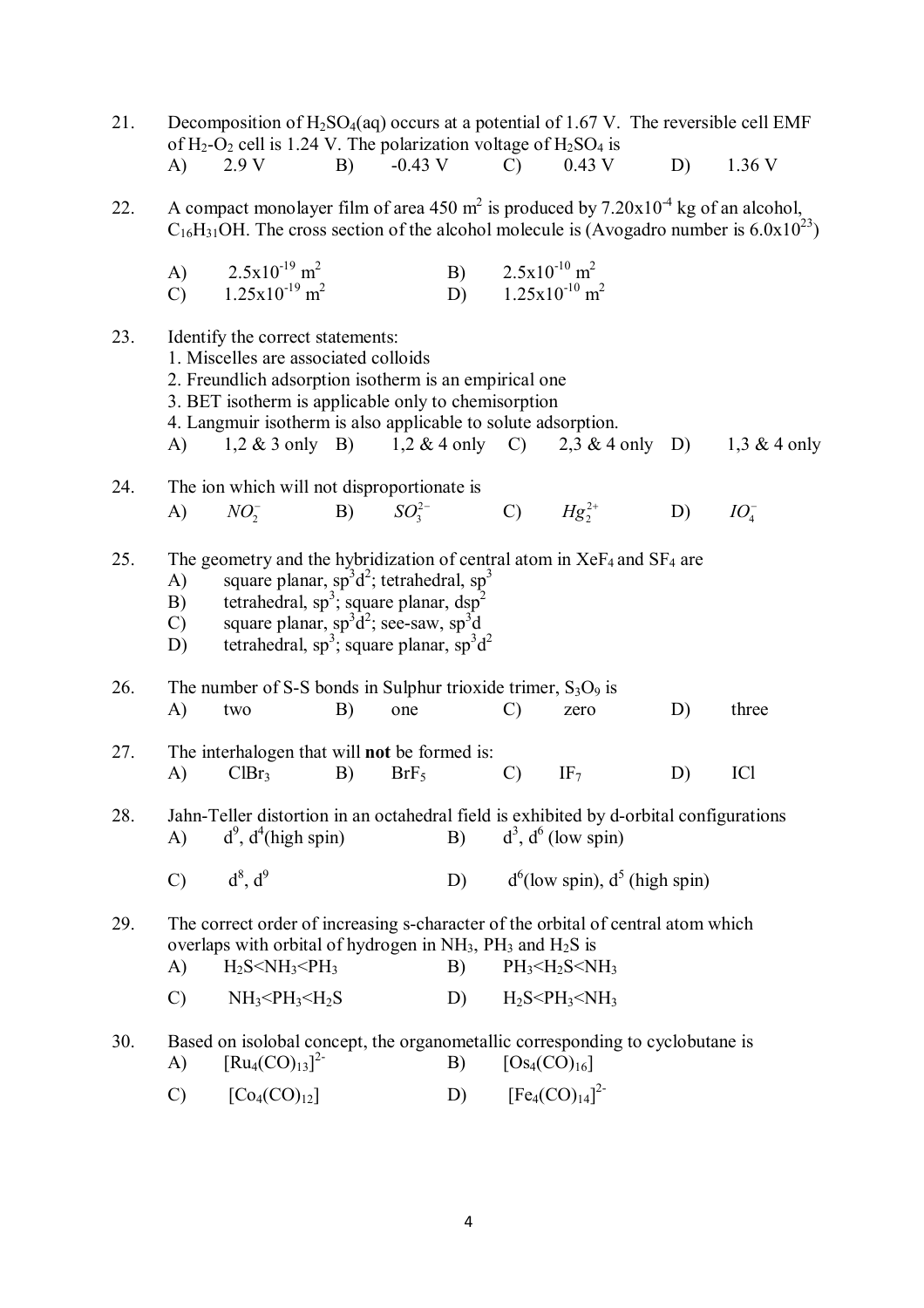31. Match the organometallics in **List I** with the processes given in **List II List I List II** a.  $[(PPh_3)_3RhCl]$  1. Hydroformylation

- $b. [Rh(CO)<sub>2</sub>I<sub>2</sub>]$ 2. Wacker process c.  $[PdCl<sub>4</sub>]$ <sup>2-</sup> 3. Monsanto process d.  $[HCo(CO)<sub>4</sub>]$  4. Hydrogenation A) a-1, b-3, c-4, d-2 B) a-4, b-3, c-2, d-1 C) a-4, b-3, c-1, d-2 D) a-1,b-2,c-3,d-4
- 32. The correct order of the given carbonyls in the increasing order of C-O stretching frequency is:
	- A)  $[V(CO)_6] < [Cr(CO)_6] < [Mn(CO)_6]$ <sup>+</sup>
	- B)  $[V(CO)_6] \leq [Mn(CO)_6] + \leq [Cr(CO)_6]$
	- C)  $[Mn(CO)_6]^+ \leq [Cr(C)O)_6] \leq [V(CO)_6]^+$
	- D)  $[Mn(CO)_6]^+ < [V(CO)_6] < [Cr(CO)_6]$
- 33. The complex [PtClBrNH3Py] where chlorine and pyridine are trans to each other can be formed from  $[PtCl<sub>4</sub>]<sup>2</sup>$  by which of the following sequences of substitutions of chloride ions?
	- A) py,  $Br$ ,  $NH_3$  B) Br  $Br^-, pv, NH_3$  C)  $Br, NH_3, pv$  D)  $NH<sub>3</sub>, Br<sub>1</sub>, pv$
- 34. The metal ion present in the enzyme carboxy peptidase A is A)  $Zn^{2+}$  B)  $Fe^{2+}$  C)  $Mo^{3+}$  D)  $Mg^{2+}$

35. 20 mL of 0.1 M Mohr's salt solution is completely oxidized by 20 mL of dichromate solution in acid medium. The molarity of the dichromate solution is A) 0.033 B) 0.016 C) 0.1 D) 0.05

- 36. Instability constants of metal complexes can be determined by:
	- A) polarography B) coulometry
	- C) electrogravimetry D) thermometric titrations
- 37. Match the thermo analytical method given in **List I** with the thermogram given in **List II.**

#### **List I List II**

- a. Thermogravimetric analysis  $(TGA)$  1.  $\Delta T$  versus temperature
- b. Derivative thermogravimetric analysis (DTG) 2. Weight versus temperature
- c. Diferential thermal analysis (DTA) 3. Temperature versus volume
- d. Thermometric titrations

A) a-2, b-1, c-4, d-3 <br>
B) a-2, b-4, c-1, d-3<br>
D) a-1, b-3, c-2, d-4

- C) a-4, b-2, c-3, d-1 D)
- 38. Retardation factor  $R_F$  is related to
	- A) ion-exchange chromatography
	- B) partition chromatography
	- C) thin layer chromatography
	- D) HPLC
- *dw dt* versus temperature
- 
-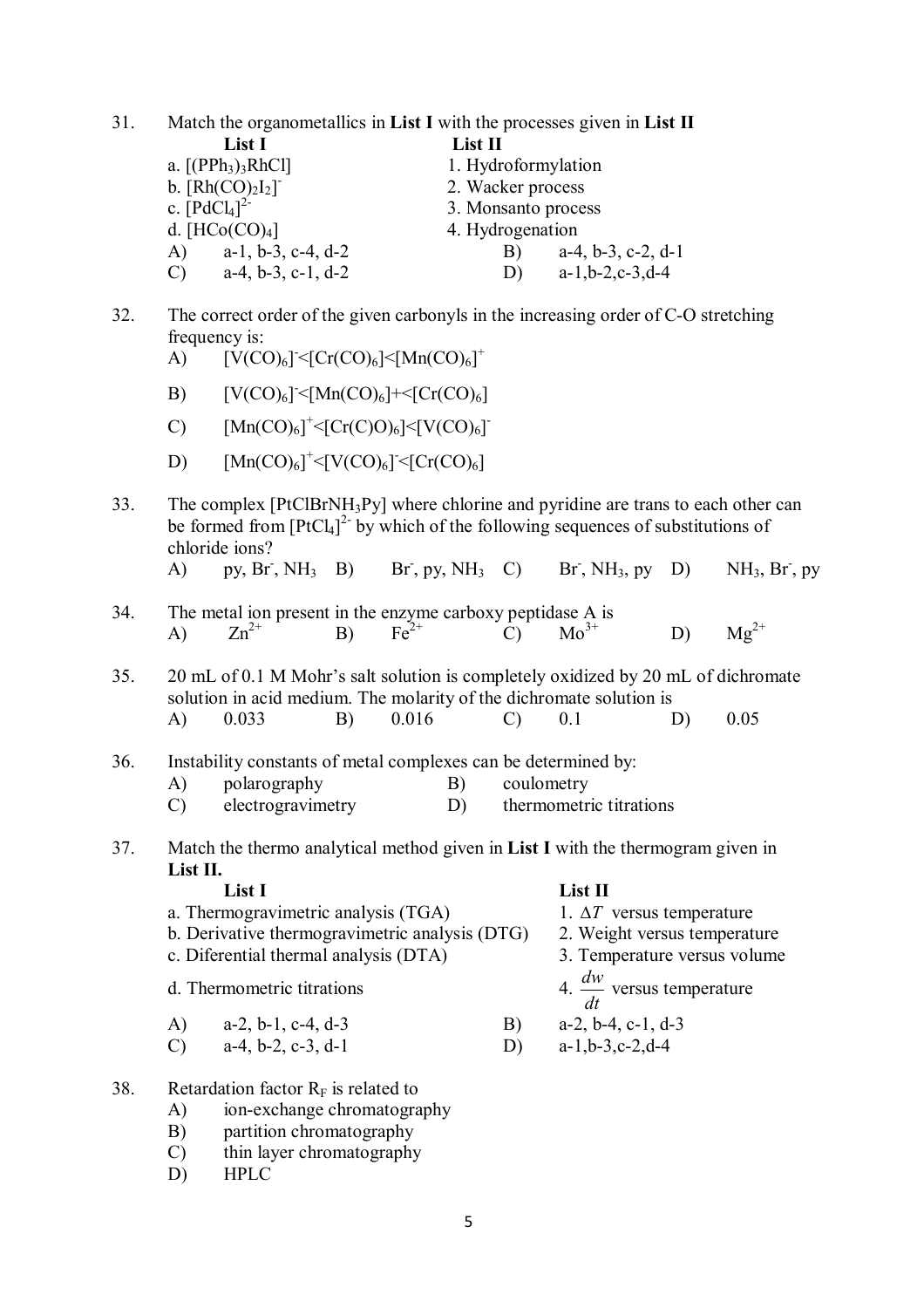- 39. The styx number of a borane is 3203. Total number of 3c-2e bonds present in it are A) 3 B) 2 C) 5 D) 8
- 40. In the reactions,



Reagents A and B are respectively,

- A) DDQ and  $SeO<sub>2</sub>$  B)  $SeO<sub>2</sub>$  and DDQ/HClO<sub>4</sub><br>C) Lead tetra acetate and  $SeO<sub>2</sub>$  D)  $SeO<sub>2</sub>$  and LiAlH<sub>4</sub> Lead tetra acetate and  $SeO<sub>2</sub>$  D)
- 41. In the following species,



- A) P is aromatic, Q is antiaromatic, R is homoaromatic
- B) P is aromatic, Q and R are antiaromatic
- C) P is homoaromatic, Q is aromatic, R is antiaromatic
- D) P is antiaromatic, Q is aromatic, R is homoaromatic
- 42. The reaction,



is

- A) allowed only photochemically
- B) allowed only thermally
- C) catalysed by OH-
- D) catalysed by  $H^+$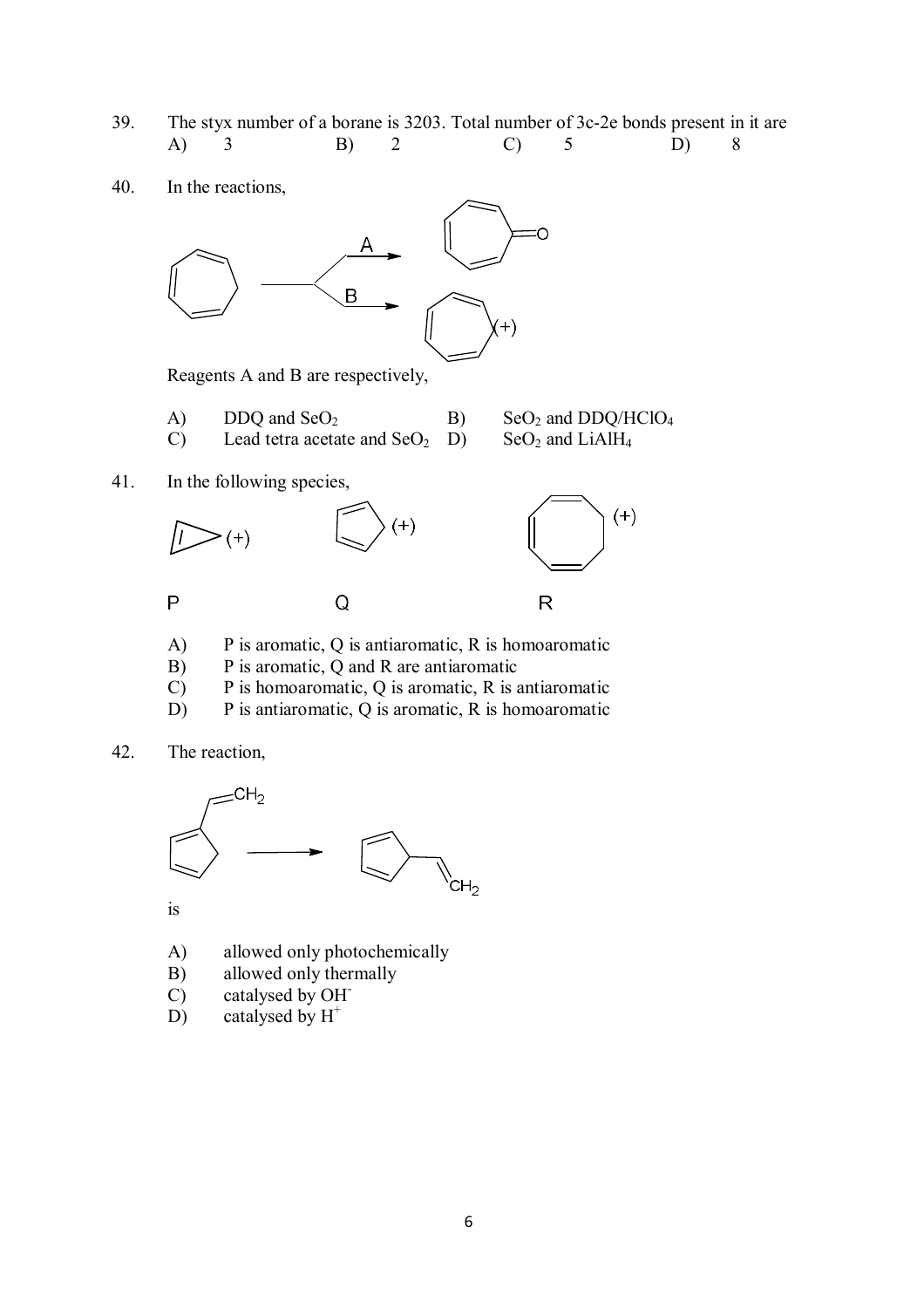43. Identify Q in the following sequence:



44. Identify the product Y of the reaction,



45. What is P in the following reaction?



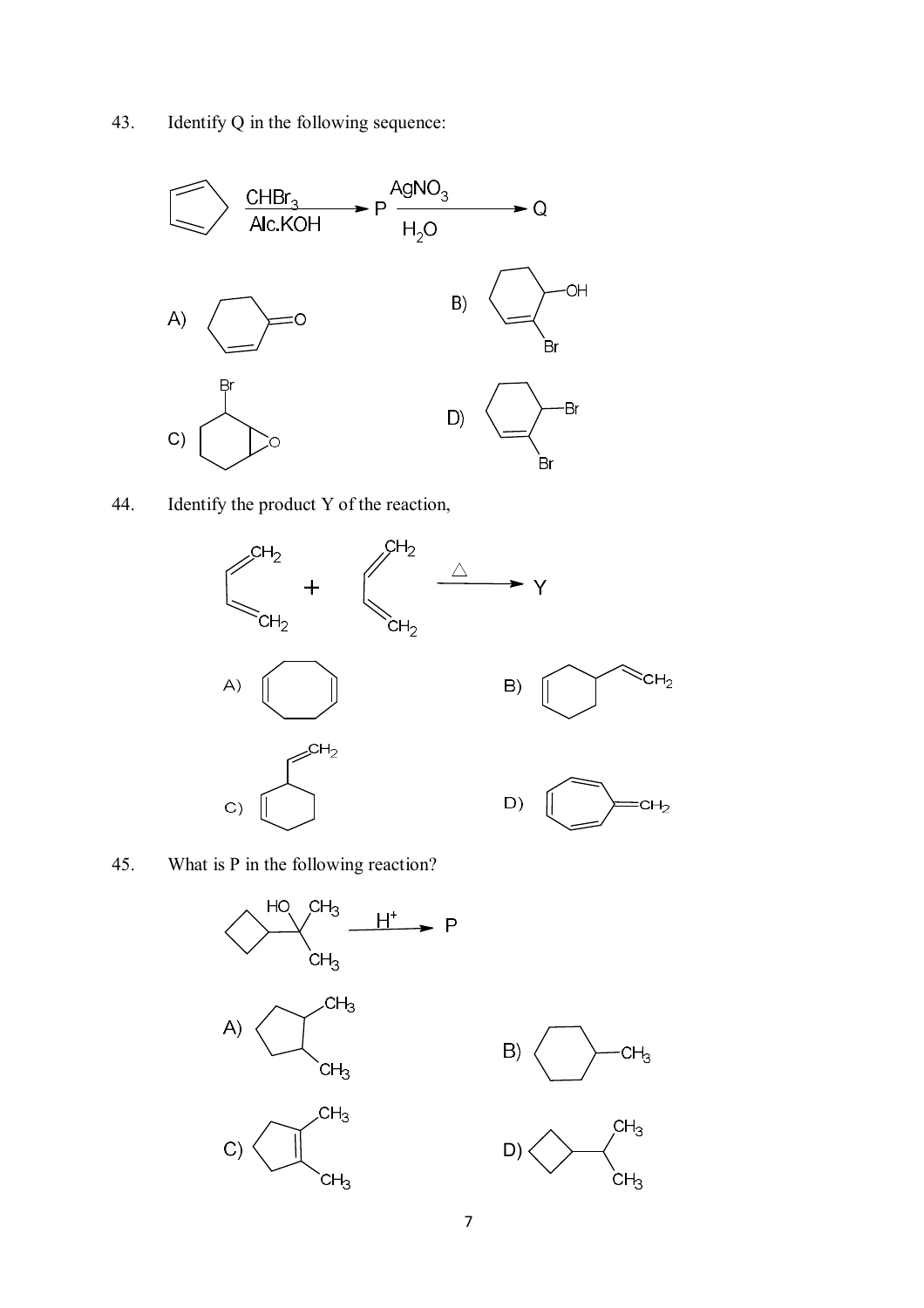| 46. | List I contains certain name reactions and List II contains some associated<br>species/process. Match List I With List II |                                                                                                                                                                                                                         |    |          |                            |                                              |                                                                |    |                    |
|-----|---------------------------------------------------------------------------------------------------------------------------|-------------------------------------------------------------------------------------------------------------------------------------------------------------------------------------------------------------------------|----|----------|----------------------------|----------------------------------------------|----------------------------------------------------------------|----|--------------------|
|     |                                                                                                                           | List I<br>a. Sandmeyer reaction<br>b. Friedel Crafts reaction<br>c. Reimer Tiemann reaction<br>d. Fries rearrangement                                                                                                   |    |          | 1. Acylation<br>2. Carbene | List II<br>3. Carbocation<br>4. Free radical |                                                                |    |                    |
|     | (A)<br>$\mathcal{C}$                                                                                                      | $a-4, b-3, c-1, d-2$<br>$a-3$ , $b-4$ , $c-2$ , $d-1$                                                                                                                                                                   |    |          |                            | B)<br>D)                                     | $a-3$ , $b-4$ , $c-1$ , $d-2$<br>$a-4$ , $b-3$ , $c-2$ , $d-1$ |    |                    |
| 47. | A)<br>$\mathcal{C}$                                                                                                       | Quantum well infrared photodetector consists of<br>$WS_2$ layer<br>NbS <sub>2</sub> layer                                                                                                                               |    |          | B)<br>D)                   | MoS <sub>2</sub> layer<br>GaAs layer         |                                                                |    |                    |
| 48. | A)                                                                                                                        | Material in nanophase employed in the manufacture of ceramic capacitor is<br>Zr0 <sub>2</sub>                                                                                                                           | B) | ZnO      |                            | $\mathcal{C}$                                | $Cu-Fe$ alloy $D$ )                                            |    | BaTiO <sub>3</sub> |
| 49. | A)<br>$\mathcal{C}$                                                                                                       | Which of the following does not exist as a zwitter ion?<br>p-amino benzoic acid<br>Glutamic acid                                                                                                                        |    |          | B)<br>D)                   | Glycine                                      | Sulphanilic acid                                               |    |                    |
| 50. | A)<br>$\mathcal{C}$                                                                                                       | The intermediate never formed during chain growth polymerization is<br>Carbocation<br>Carbene                                                                                                                           |    |          | B)<br>D)                   | Free radical<br>Carbanion                    |                                                                |    |                    |
| 51. |                                                                                                                           | Identify the correct statements:<br>1. Alpha pinene contains exocyclic double bond<br>2. Dipentene is $(\pm)$ limonene<br>3. Camphor is a bicyclic compound<br>4. Stigma sterol is commonly obtained from soya bean oil |    |          |                            |                                              |                                                                |    |                    |
|     |                                                                                                                           | A) $1, 2 \& 4$ only B) $1, 3 \& 4$ only C) $2 \& 3$ only D)                                                                                                                                                             |    |          |                            |                                              |                                                                |    | $1 \& 3$ only      |
| 52. | chloroquine?<br>A)<br>$\mathcal{C}$                                                                                       | Which of the following can be used as the starting material for the preparation of<br>o-Chloraniline<br>m-Chloraniline                                                                                                  |    |          | B)<br>D)                   |                                              | p-Chloraniline<br>o-Chloroacetanilide                          |    |                    |
| 53. | A)                                                                                                                        | Quantum dot nanocrystals can measure between<br>8-10 nm                                                                                                                                                                 | B) | $2-6$ nm |                            | $\mathcal{C}$                                | $5-10$ nm                                                      | D) | $2-10$ m           |
| 54. | A)<br>$\mathcal{C}$                                                                                                       | Anthracene can only be accommodated in<br>$\alpha$ -cyclodextrin<br>$\beta$ -cyclodextrin                                                                                                                               |    |          | B)<br>D)                   | crown ethers                                 | $\gamma$ -cyclodextrin                                         |    |                    |
|     |                                                                                                                           |                                                                                                                                                                                                                         |    |          |                            |                                              |                                                                |    |                    |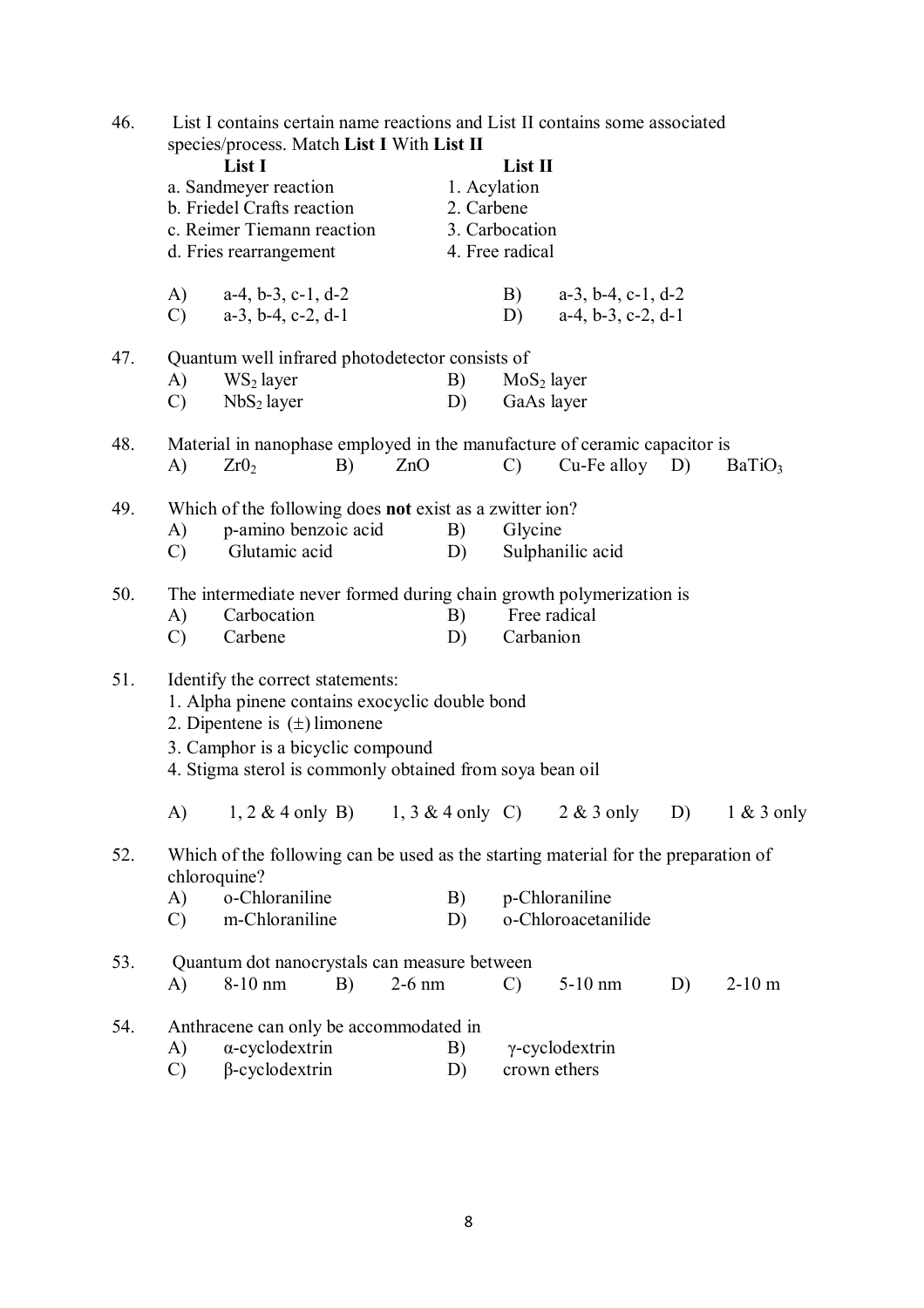| 55. |  |  | $\pi - \pi$ Stacking interaction is <b>not</b> possible in |
|-----|--|--|------------------------------------------------------------|
|     |  |  |                                                            |
|     |  |  |                                                            |

- A) cyclodextrins B)<br>
C) cryptands D) cyclophanes<br>calixarenes
- 
- 56. Photolytic conversion of organic nitriles into nitroso alcohol is known as
	- A) Barton reaction B) Ritter reaction
	- C) Paterno reaction D) Birch reaction
- 57. The reaction,

|     | O                         | CH <sub>2</sub><br>$OSi(CH_3)_3$                                                                                     | Heat _ |                      |          | CH <sub>2</sub><br>$OSi(CH_3)_3$ |                                                     |    |                         |
|-----|---------------------------|----------------------------------------------------------------------------------------------------------------------|--------|----------------------|----------|----------------------------------|-----------------------------------------------------|----|-------------------------|
|     | is called                 |                                                                                                                      |        |                      |          |                                  |                                                     |    |                         |
|     | $\bf{A}$<br>$\mathcal{C}$ | $[3,3]$ sigmatropic shift<br>Claisen-Cope rearrangement D)                                                           |        |                      | B)       |                                  | Cope rearrangement<br>Ireland-Claisen rearrangement |    |                         |
| 58. | A)<br>$\mathcal{C}$       | The spinels $MgFe2O4$ and $MgAl2O4$ respectively are<br>Inverse & Normal<br>Normal & Normal                          |        |                      | B)<br>D) |                                  | Inverse & Inverse<br>Normal & Inverse               |    |                         |
| 59. | A)<br>$\mathcal{C}$       | In the X-ray diffraction pattern for a body centered cubic (b.c.c) lattice, hkl can have<br>any value<br>even values |        |                      | B)<br>D) |                                  | odd values<br>$h + k + 1$ even                      |    |                         |
| 60. | $\mathbf{A}$              | The number of microstates associated with the $d^2$ configuration is<br>45                                           | B)     | 54                   |          | $\mathcal{C}$                    | $\overline{2}$                                      | D) | 90                      |
| 61. |                           | According to Huckel Moleculoar Orbital(HMO) treatment, the resonance energy of<br>1,3-butadiene is                   |        |                      |          |                                  |                                                     |    |                         |
|     | A)                        | Zero                                                                                                                 | B)     | $4.472 \beta$        |          | $\mathcal{C}$                    | $0.472\beta$                                        | D) | $4\alpha + 4.472 \beta$ |
| 62. | $\mathbf{A}$              | The mean free path $(\lambda)$ of a gas molecule<br>$\lambda \alpha P$                                               | B)     | $\lambda \alpha 1/P$ |          | $\mathcal{C}$ )                  | $\lambda \alpha 1/T$                                | D) | $\lambda \alpha T^2$    |
| 63. | A)                        | The selection rule for pure rotational Raman spectrum of a diatomic molecule is<br>$\Delta J = 0, \pm 1$             | B)     | $\Delta J = +1$      |          | $\mathcal{C}$                    | $\Delta J = \pm 2$                                  | D) | $\Delta J = 0, \pm 2$   |
| 64. |                           | The phenomenon of size-tuneable light emission is exhibited by                                                       |        |                      |          |                                  |                                                     |    |                         |
|     | A)<br>$\mathcal{C}$       | Silica nanoparticles<br>Quantum dots                                                                                 |        |                      | B)<br>D) |                                  | Iron oxide nanoparticles<br>Metal nanoparticles     |    |                         |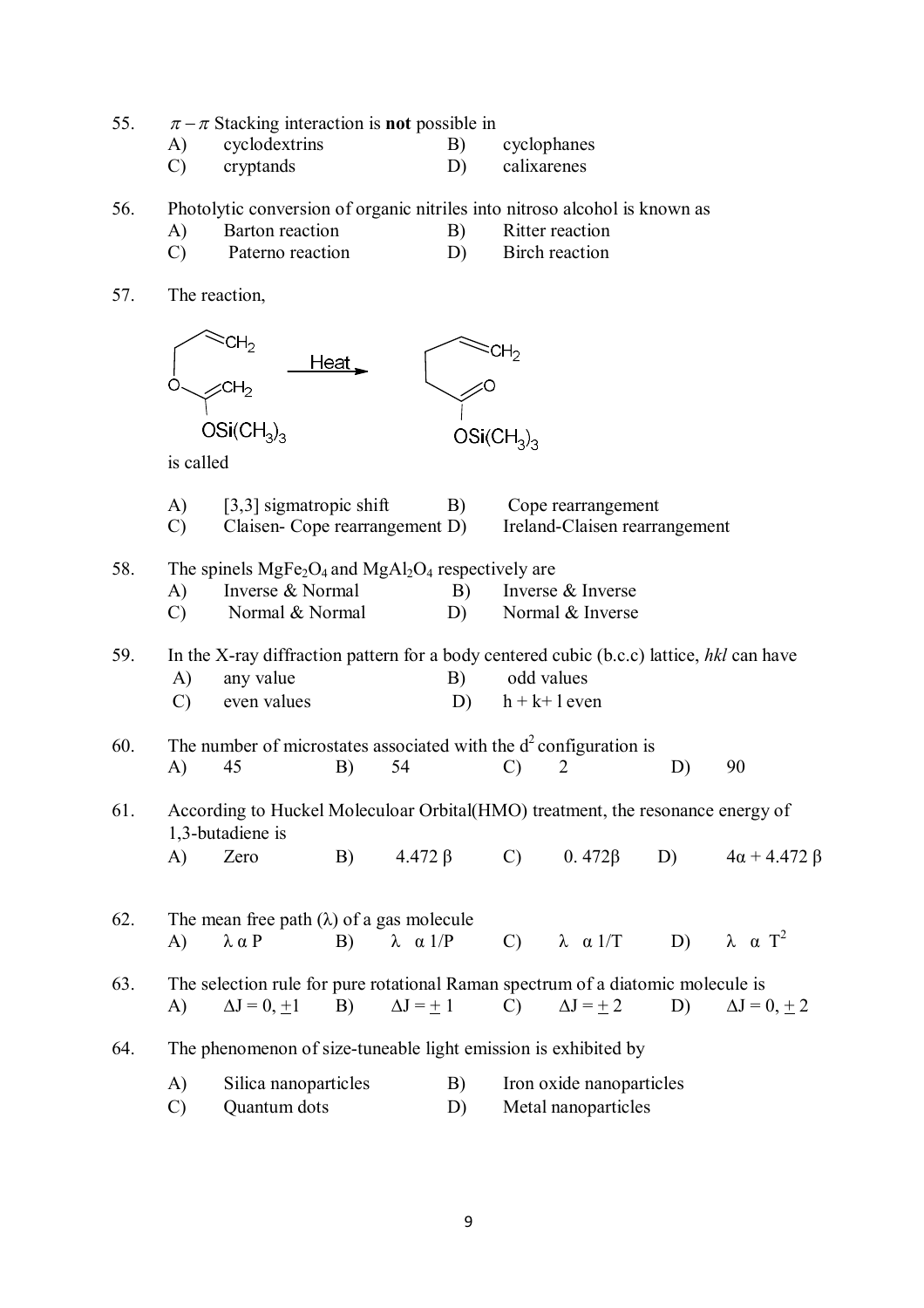- 65. During tetragonal elongation, the point group of an octahedral complex changed to A) *T*<sup>d</sup> B) C4v C) *D*4h D) *D*αh
- 66. A compound with molecular formula  $C_8H_8O$  has strong IR band near 1690 cm-1. The compound is most likely to be



67. According to the Woodward-Fieser rules, the theoretical value of  $\lambda_{\text{max}}$  for the following molecule is



- A) 264 nm B) 254 nm C) 269 nm D) 259 nm
- 68. In the proton NMR spectrum of HD molecule, there will be
	- A) One singlet
	- B) One doublet ( intensity 1: 1)
	- C) One triplet ( intensity 1: 2: 1)
	- D) One triplet (intensity 1:1: 1)
- 69. In the mass spectrum of a molecule which contain one chlorine atom, The relative intensities of M and M+2 peaks will be
	- A) 1: 1 B) 3: 1 C) 1: 3 D) 35: 37
- 70 The enthalpy change (∆H) of a reaction is equal to the slope in a plot of
	- A) ∆G versus reciprocal of temperature
	- B) ∆G versus temperature
	- C) [∆G/T] versus temperature
	- D) [∆G/T] versus reciprocal of temperature
- 71. 2 moles of an ideal gas expand reversibly from a volume of 8 dm<sup>3</sup> to 80 dm<sup>3</sup> at 27<sup>o</sup>C. The entropy change will be

| A) | $19.15 \text{ J/K}$ | B) | 38.3 J/K    |
|----|---------------------|----|-------------|
| C) | Zero                |    | $-38.3$ J/K |

72. In statistical mechanics, the canonical ensembles are those with constant values for A) E, V and N B) E, V and  $\mu$  C) T, V and N D) T, V and  $\mu$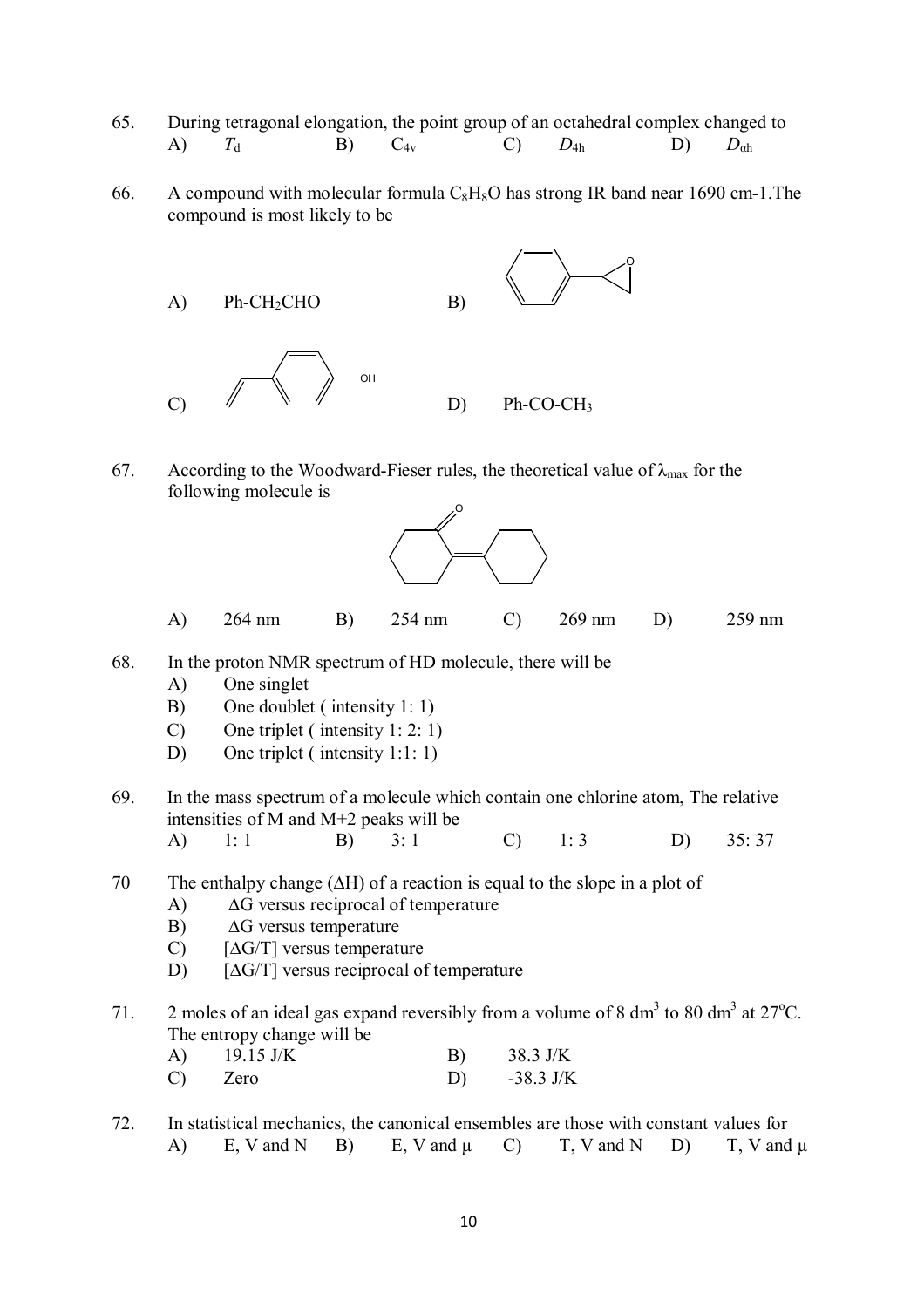| 73. |  |  | The conjugate acid and base of $[HPO4]2$ are, respectively |
|-----|--|--|------------------------------------------------------------|
|     |  |  |                                                            |

- A)  $[PO_4]^3$  and  $[H_2PO_4]$  $\overline{B}$  B) H<sub>3</sub>PO<sub>4</sub> and [H<sub>2</sub>PO<sub>4</sub>]<sup>-</sup>
- $\overline{[H_2PO_4]}$  and  $[PO_4]$  $\overline{3}$ - D) H<sub>3</sub>PO<sub>4</sub> and  $[PO_4]$ <sup>3-</sup>

74. The rate constant of a second order reaction is  $3.33 \times 10^{-2}$  lit mol<sup>-1</sup>s<sup>-1</sup>. What will be the half-life of the reaction if the initial concentration of the reactant is 0.05 mol lit<sup>-1</sup>?

- A) 10 minutes B) 1 minute C) 6 seconds D) 30 seconds
- 75. For a polymer sample, the number average and weight average molar mass can be respectively obtained by
	- A) Osmometry and viscometry
	- B) Viscometry and light scattering method
	- C) Light scattering and sedimentation method
	- D) Osmometry and light scattering method
- 76. Which of the following statements is true for the equilibrium?

 $2NO(g) + O_{2}(g)$   $\longrightarrow 2NO_{2}(g)$   $\Delta H = -114.1 \text{ kJ/mol}$ 

- A) Increase in T shift the equilibrium to left
- B) Increase in T shift the equilibrium to right
- C) Increase in P shift the equilibrium to left
- D) Increase in P has no effect on the equilibrium
- 77. The movement of the dispersion medium under the influence of an external electric field is termed as
	- A) Sedimentation potential B) Electro osmosis
	- C) Electrophoresis D) Streaming potential
- 78. For a first order reaction, a plot of logarithm of rate constant (k) against reciprocal of temperature (1/T) has slope
	- A) Ea/2.303R B) -2.303R/Ea C) 2.303R/Ea D) -Ea/2.303R
- 79. According to Michaelis-Menten theory of enzyme catalyst, the Michaelis constant  $K_m$ is the substrate concentration at which rate,  $r =$

A)  $V_{max}$  B)  $\frac{V_{max}}{2}$ ଶ  $(C)$   $\frac{Vmax}{max}$  $\overline{a}$  $D)$ *2 max*

- 80. Coagulation of 100ml of colloidal solution of gold is completely prevented by the addition of 0.25g of X to it before the addition of 1ml 10% NaCl.What is the gold number of X?
- A) 0.25 B) 250 C) 2.5 D) 25
- 81. Under the influence of high potential gradient, for a solution of a strong electrolyte A) Asymmetry effect vanishes
	- B) Asymmetry and electrophoretic effect vanishes
	- C) Electrophetic and viscous effect vanishes
	- D) Asymmetry effect and viscous effect vanishes
- 82. The BOD is a water quality parameter. Drinking water should have BOD
	- A) Between 5- 10 ppm B) Less than 5 ppm
	- C) Greater than 100 pm D) Between 10- 20 ppm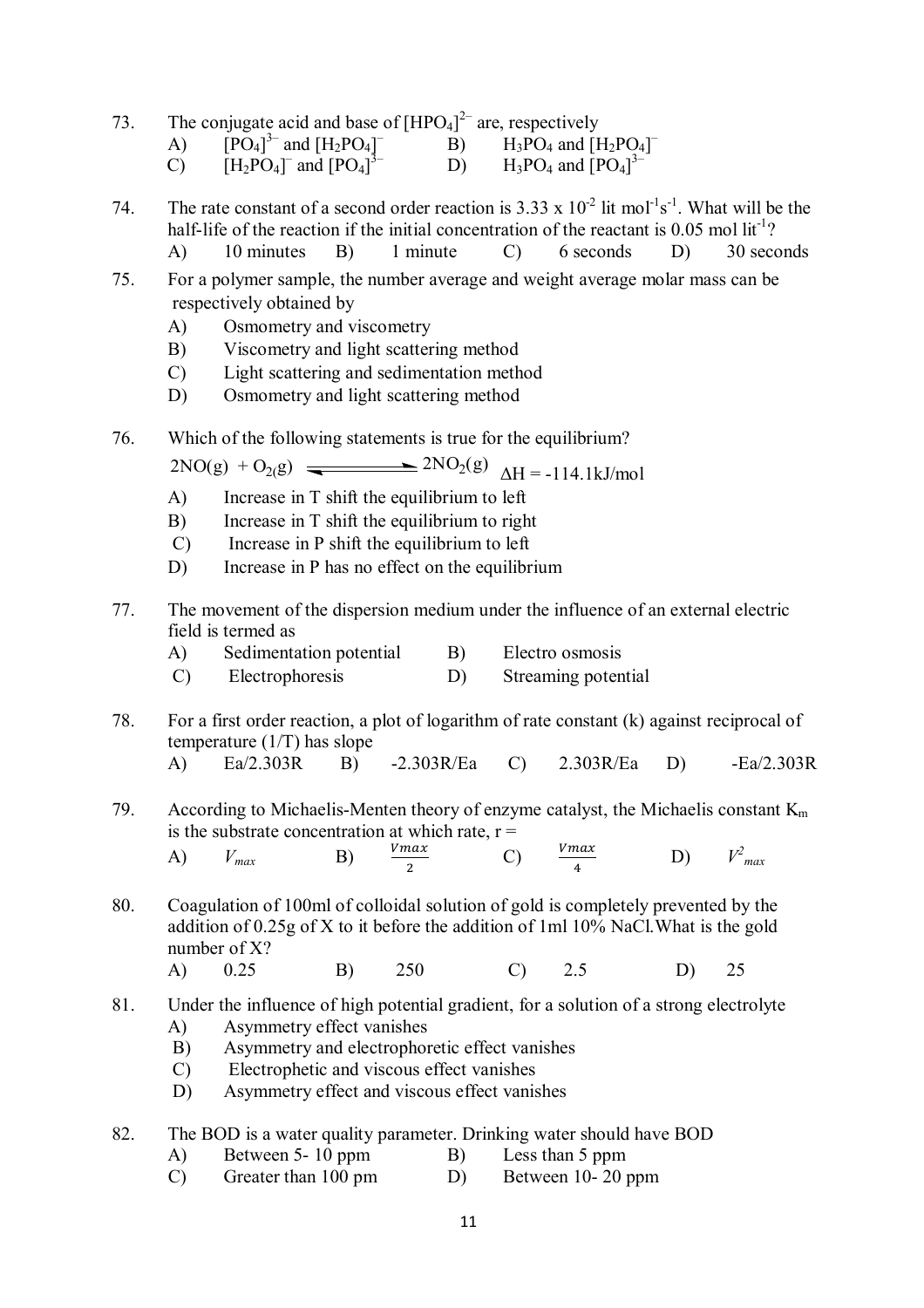- 83. Atomic Force Microscopy (AFM) belongs to which type characterization?
	- A) Optical Probe Methods B) Electron Probe Methods
	- C) Scanning Probe Methods D) Spectroscopic Methods
- 84. In liquid ammonia solvent, the compounds  $NaNH<sub>2</sub>$  and  $NH<sub>4</sub>Cl$  behave as
	- A) Acid and base respectively B) Base and acid respectively
	- C) Both as acids D) Both as bases
- 85. The thermo analytical method where the difference energy between the analyte and the reference material is measured as a function of temperature is A) TG B) DTA C) DSC D) DTG
- 86. For colloidal purification, dialysis is a common method. The speed of dialysis can be increased by:
	- A) Application of external magnetic field
	- B) Application of external electric field
	- C) Increase in osmotic pressure
	- D) Decreasing the pore size of the membrane
- 87. Aqueous KMnO<sub>4</sub> solutions are purple. A plot of absorbance against concentration is:
	- A) Linear with a positive gradient
	- B) Non-linear
	- C) An exponential curve
	- D) Linear with a negative gradient
- 88. In polarography, Ilkovic equation is used to calculate
	- A) Half-wave potential B) Diffusion current
	- C) Residual current D) Kinetic current
- 89. Which one of the following is correct about XPES?
	- A) Low energy photons are used to ionize the core electrons
	- B) Low energy photons are used to ionize the outer electrons
	- C) X-rays are used to ionize the core electrons
	- D) X-rays are used to ionize the outer electrons
- 90. Nanowires represent which type of nanomaterials?<br>A) 0-D nanomaterials B) 1-D nanomaterials
	- A) 0-D nanomaterials B)
	- C) 2-D nanomaterials D) 3-D nanomaterials
- 91. Potential difference between the fixed charged layer and diffused layer having opposite charges is called
	- A) Donnanpotential B) Diffusion potential
	- C) Zeta potential D) Redox potential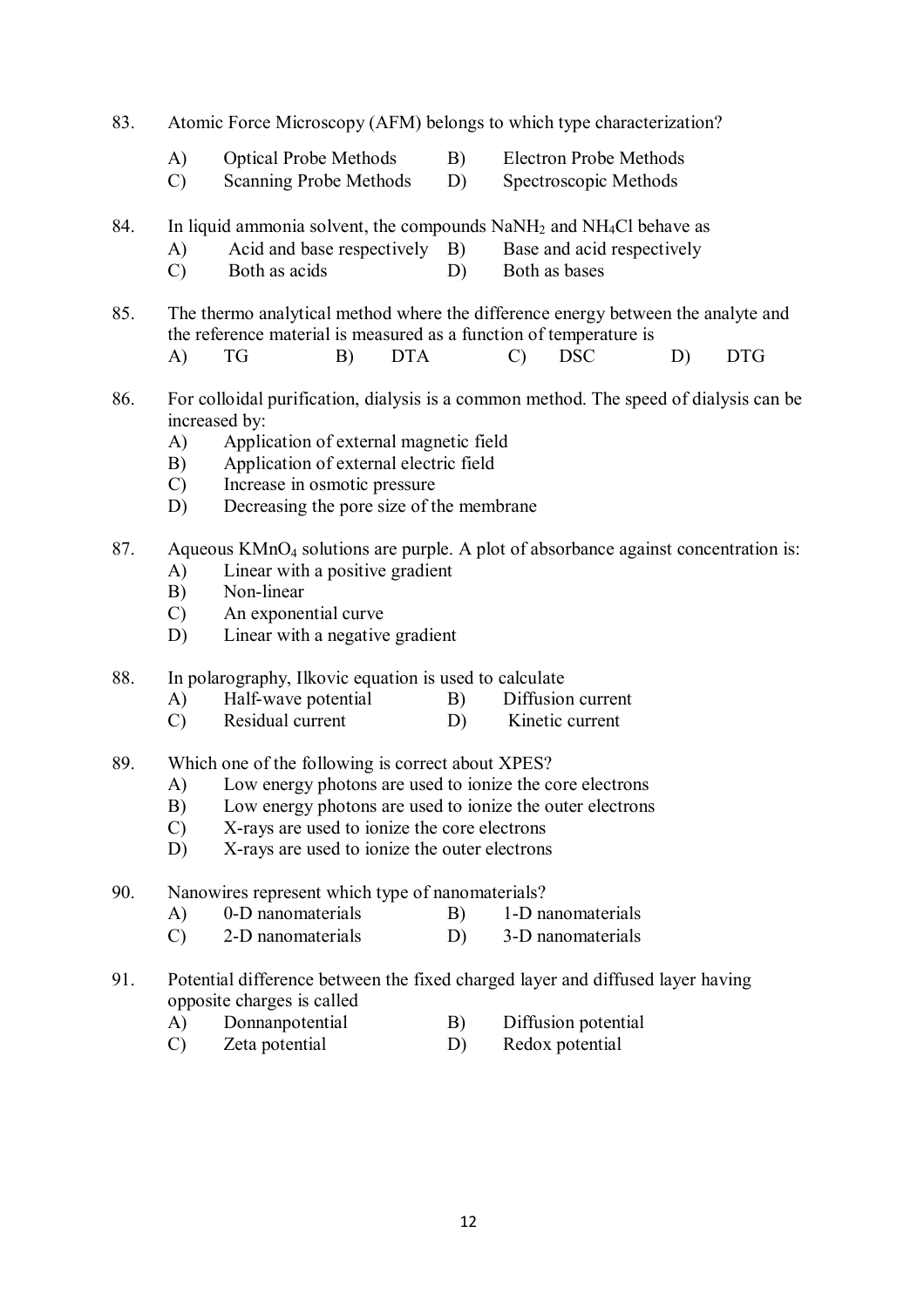| List I (amino acids)                                                                  | List II (structure)                                                                                               |
|---------------------------------------------------------------------------------------|-------------------------------------------------------------------------------------------------------------------|
| a. Alanine                                                                            | 1.<br>HO<br>O<br>$\begin{array}{c}\n\vdots \\ \hline\n\vdots \\ \hline\n\end{array}$                              |
| b. Cysteine                                                                           | 2.<br>HO<br>$\begin{array}{c}\n\vdots \\ \hline\n\end{array}$ $\overline{\overline{\overline{N}}}$ H <sub>2</sub> |
| c. Valine                                                                             | 3.<br>O<br>òн<br>$H_2N$                                                                                           |
| d. Leucine                                                                            | 4.<br><b>r</b> .<br>$H_2N$<br>ЮH<br>`SΗ                                                                           |
| A)<br>$a-2$ , $b-1$ , $c-3$ , $d-4$<br>$\mathcal{C}$<br>$a-3$ , $b-4$ , $c-1$ , $d-2$ | B)<br>$a-4$ , $b-2$ , $c-3$ , $d-1$<br>D)<br>$a-3$ , $b-4$ , $c-2$ , $d-1$                                        |

#### 92. Match **List I** with **List II**

| 93. |  |  | The N-terminal amino acid of a polypeptide can be detected by using the reagent |  |
|-----|--|--|---------------------------------------------------------------------------------|--|
|     |  |  |                                                                                 |  |

- A) 2,4-dinitroaniline B) 2,4-dinitrobenzoic acid<br>C) 2,4-dinitrophenyl hydrazine D) 2,4-dinitro fluorobenzene
- $C$ ) 2,4-dinitrophenyl hydrazine D)

### 94. The fine and hyperfine EPR spectrum of the aqua ion  $[Mn(H_2O)_6]^{2+}$  has  $(I \text{ of } Mn = 5/2)$  $4, 30$  lines

| A)            | 6 and 30 lines | B) | 5 and 30 lines |
|---------------|----------------|----|----------------|
| $\mathcal{C}$ | 3 and 36 lines |    | 6 and 36 lines |

## 95. The Sulphur-nitrogen compound that exhibits colour change with temperature is<br>A)  $(SN)_x$  B)  $S_3N_3$  C)  $S_4N_4$  D)  $S_2N_2$ A)  $(SN)_x$  B)  $S_3N_3$  C)  $S_4N_4$  D)  $S_2N_2$

### 96. The Vaska'scomplex is

| A)            | $[Ir(CO)Cl(PPh3)2]$  | B) | $[Ir(CO)2Cl(PPh3)2]$                    |
|---------------|----------------------|----|-----------------------------------------|
| $\mathcal{C}$ | $[Rh(CO) Cl(PPh3)2]$ | D) | [RhCl(PPh <sub>3</sub> ) <sub>3</sub> ] |

# 97. Which of the lanthanide ion has highest difference between observed and calculated magnetic moments?<br>A)  $Gd^{3+}$

A)  $Gd^{3+}$  B)  $Eu^{3+}$  C)  $Ce^{3+}$  D)  $Lu^{3+}$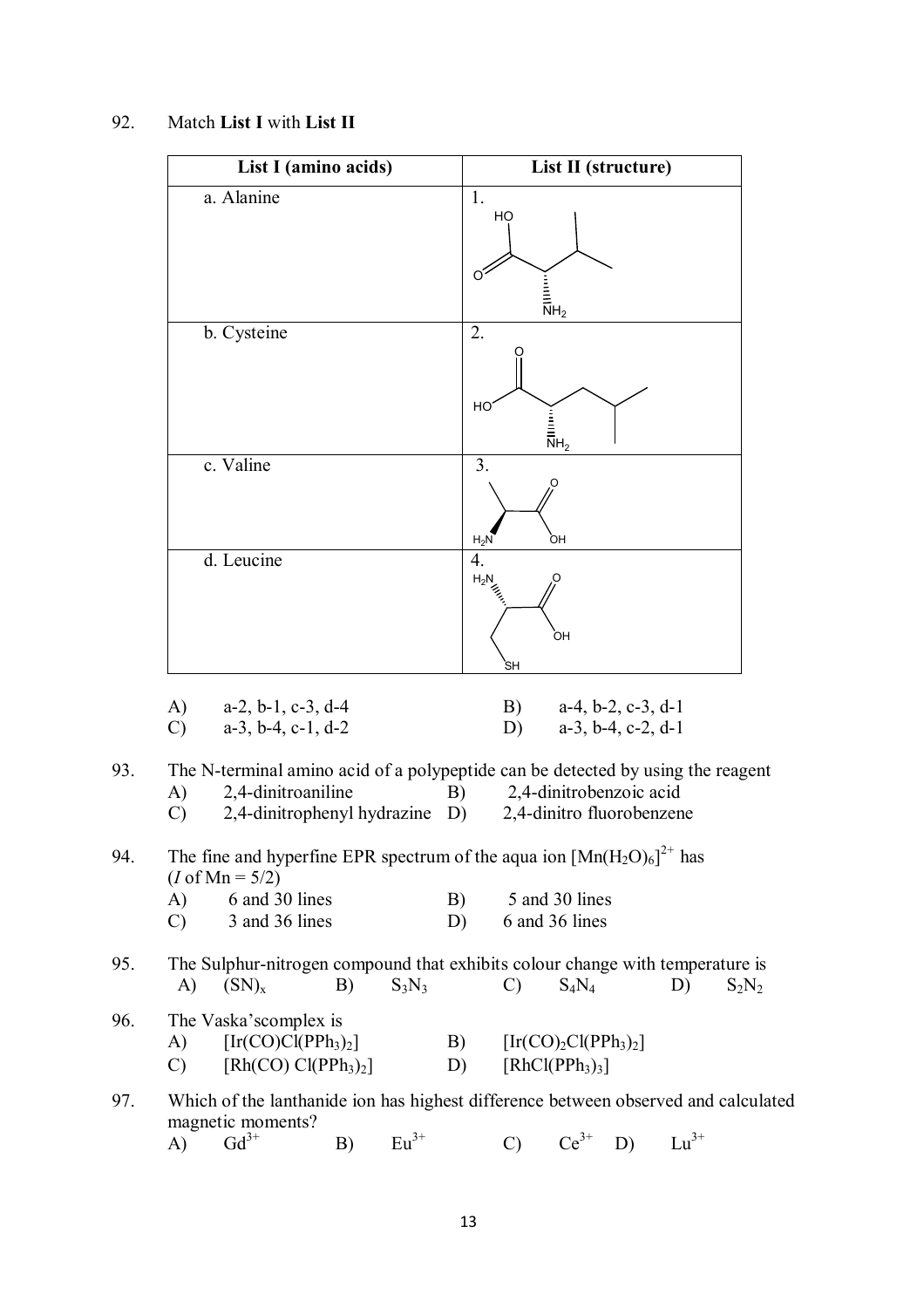- 98. Which of the following statement is correct about the structure of  $PCl<sub>3</sub>F<sub>2</sub>$ 
	- A) The fluorine atoms prefers to occupy the planar position
	- B) The fluorine atoms prefers to occupy the axial position<br>C) One fluorine is axial and the other is planar
	- C) One fluorine is axial and the other is planar
	- D) None of these
- 99. In the given reaction, the product  $(X)$  is  $HXeO_4 + OH^- \rightarrow (X) + O_2 + H_2O$ 
	- A)  $XeO<sub>6</sub><sup>4</sup>$  $B)$   $XeO<sub>6</sub><sup>2</sup>$ C)  $XeO_4^{2-}$ 2- D)  $XeO_4^{4-}$
- 100. Plastocyanin is a blue copper protein. The intense colour is attributed to
	- A) Ligand to metal charge transfer ( $S_{\text{Cysteine}} \rightarrow Cu$ )
	- B) Ligand to metal charge transfer ( $S_{\text{Methodine}} \rightarrow Cu$ )
	- C) Ligand to metal charge transfer ( $N_{\text{Histidine}} \rightarrow Cu$ )<br>
	D) Metal to ligand charge transfer from Cu
	- Metal to ligand charge transfer from Cu
- 101 The Bhor effect is
	- A) pH dependence shown by Hemoglobin
	- B) Concentration dependence of Myoglobin
	- C) Solvents dependence shown by Hemoglobin
	- D) Temperature dependence shown by Hemoglobin
- 102. The term  $IC_{50}$  stands for
	- A) Inhibitory concentration
	- B) Half maximal inhibition concentration
	- C) Inhibition concentration
	- D) Half maximal inhibitory concentration
- 103. <sup>99m</sup>Tc is an isotope used in radiopharmaceuticals. It is produced by β-particle emission from an isotope X. What is X?
	- A)  $^{99}$ Mo B)  $^{99}$ Ru C)  $^{103}$ Rh D)  $^{103}$ Nb
- 104. The drug which is prepared by the acetylation of 2-hydroxy benzoic acid is
	- A) Salol B) Acetaminophen
		- C) Phenacetin D) Aspirin

105. Which of the following acts as a sink for carbon monoxide?

- A) Algae B) Microorganisms present in the soil
- C) Haemoglobin D) Green plants
- 106. Which of the following forms nematic type liquid crystal?
	- A) Ethyl p-azoxy benzoate B) Ethyl p-azoxy cinnamate
	- C) Cholesteryl formate D) p-Azoxy anisole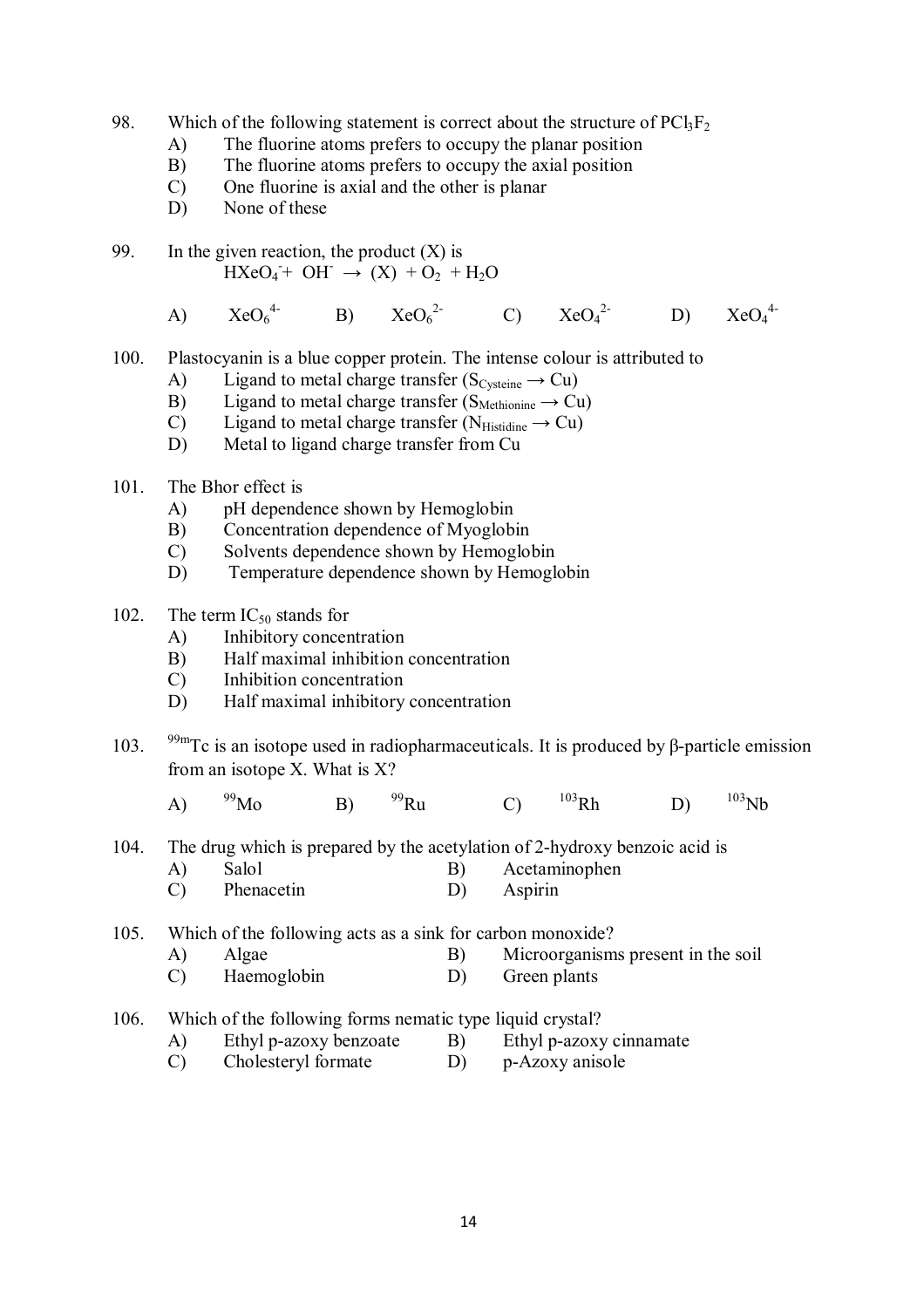- 107. Identify the correct statement about DEPT 90 $13$  C NMR spectrum
	- A) Produce signals for all protonated carbon atoms
	- B) CH and  $CH_3$  peaks are positive and  $CH_2$  peaks are negative
	- $\overrightarrow{C}$  CH and CH<sub>3</sub> peaks are negative and CH<sub>2</sub> peaks are positive
	- D) Only CH peaks are visible

108. The Birch reduction product of benzoic acid is<br>COOH COOH C



109. The most stable conformation of *cis*-1,3-dimethyl cyclohexane is



110. The Reimer-Tiemann reaction proceeds through the formation of:

A) Carbonium ion B) Transition state

- 
- 
- C) Carbene D) Dichlororo carbene

111. The following reaction is an example for O



- 
- A) Wolff rearrangement B) Favorskii rearrangement
- C) Steven's rearrangement D) Wagner-Meerwein rearrangement
- 112. The Winkler method is used to determine A) Dissolved oxygen (DO) B) BOD C) COD D) Total organic pollutants

113. Inter system crossing (ISC) is essential for which of the following photophysical process?

- A) Fluorescence B) Internal conversion
- C) Vibrational cascade D) Phosphorescence